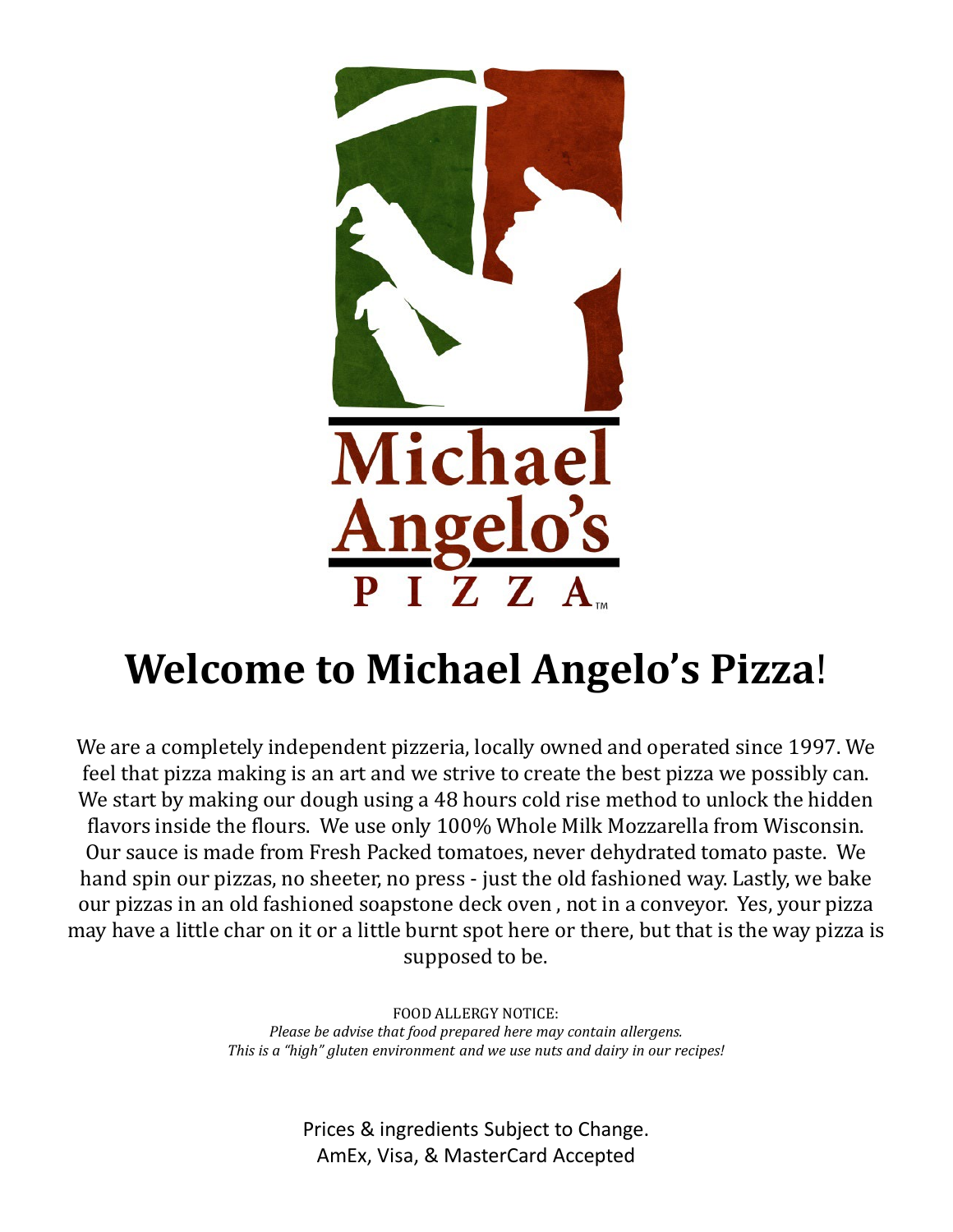

#### *Subject to change*

## **Non-Alcoholic Drinks Alcoholic Drinks**

#### *Fountain Drinks*

Pepsi – Diet Pepsi – Mountain Dew – Dr. Pepper – Root Beer – Sierra Mist – Lemonade – Sweet Tea Free Refills 2.75 Bottle Water 1.99

*Other teas & soda choices may be available. Please ask your server for current choices.*

*Please ask your server for current draft and bottled beer choices.*

> *No Sunday Sales Wine*

Merlot / Cabernet Sauvignon Moscato/White Zinfandel / Pinot Grigio

*Limoncello* Lemon Flavored Italian Sipping Liquor



# **Appetizers**

#### **Pepperoni Breadstix**

Our famous pepperoni filled breadstix, rolled from our handmade dough and filled with Ohio pepperoni & cheese. Meant to be shared! 7.99

#### **Twisty Breadstix**

Eight of our twisted breadstix. 5.99

#### **Cheesy Breadstix**

Handmade dough covered in garlic sauce and baked with Whole Milk Mozzarella 6.39

> All orders above served with your choice of **Pizza, Cheddar Cheese, or Garlic Dipping Sauce.**

#### **Loaded Kettle Chips**

Crispy kettle cooked potato chips baked with cheddar, mozzarella and Applewood Bacon. 6.99

#### **Meatballs**

Four large meatballs covered in our pasta sauce and mozzarella cheese. 8.29

#### **Buffalo Wings**

Crispy wings baked to perfection. Dozen or 24 - Market Price

#### **Boneless Wings**

Breaded Boneless Chicken Breast Chunks Half Pound or Whole Pound - Market Price

#### **Choose Your Wing Flavor:**

*Plain, BBQ, Mild, Cajun, Garlic Parmesan, or Atomic*

## **Desserts**

#### **PB & Chocolate Pizza**

A tasty dessert pizza made from peanut butter, chocolate icing, topped with cinnamon/sugar Medium 8.99

#### **Cinnamon Breadstix Pizza**

A medium size pizza cut into strips and covered with butter flavoring, cinnamon, sugar and vanilla icing 8.79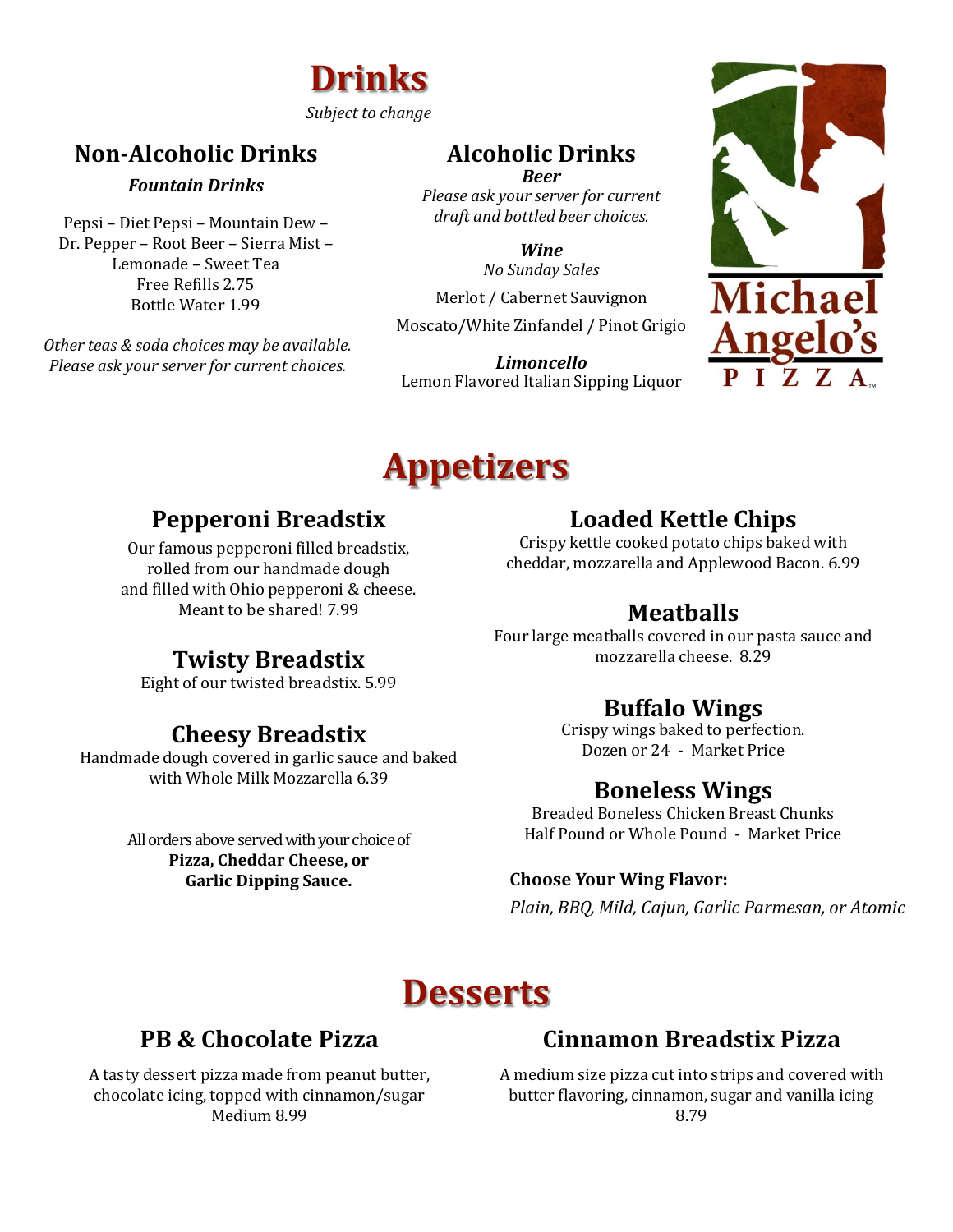# **Signature Pizza**

*Experience our hand crafted pizzas made with 100% Whole Milk Mozzarella, Fresh Packed Tomatoes, and in-house dough that has been cold risen for 48 hours!*

### **Bacon Cheddar Cheeseburger Super Deluxe**

Cheddar Cheese Sauce, Ground Beef, Smoked Bacon, Onions & Mozzarella

#### **The BLT**

Bacon, Ham, Mozzarella, Lettuce, Roma Tomatoes & Mayo

## **Louisiana Cajun Chicken**

Spicy Cajun Sauce, Grilled Chicken, Smoked Bacon, Mozzarella, Oregano, Parmesan & Romano

### **BBQ Chicken**

Southern Hickory BBQ Sauce, Grilled Chicken, Smoked Bacon, Mozzarella, Oregano, Parmesan & Romano

## **101 Pepperoni**

Triple Pepperoni, Mozzarella, Oregano, Parmesan & Romano

#### **Pizza Margherita**

Special White Garlic Sauce, Roma Tomatoes, Mozzarella, Oregano, Parmesan & Romano

#### **Hawaiian**

Ham, Bacon, Pineapple & Mozzarella

### **Chicken Ranchero**

Buttermilk Ranch Sauce, Grilled Chicken, Smoked Bacon, Mozzarella, Oregano, Parmesan & Romano

#### **Five Cheese**

Hand tossed dough, pizza sauce lightly seasoned with red pepper flakes, 5 cheeses (2 different mozzarellas, cheddar, parmesan and Romano cheese).

Topped with a dusting of Oregano

| $\mathbf{R}^{\prime\prime}$ | 12"   | 14"   | 16"   | 18"   |
|-----------------------------|-------|-------|-------|-------|
| 9.40                        | 16.65 | 19.45 | 22.25 | 25.90 |

# **Calzones**

A personal size calzone stuffed with your choice up to three pizza toppings & mozzarella 8.79

# **Baked Ziti**

Fresh pasta noodles with two large meatballs covered in our pasta sauce and mozzarella cheese. Served with two breadsticks. 11.99



Pepperoni, Fresh Mushrooms, Italian Sausage, Onions, Green Peppers, Smoked Bacon, Ground Beef

#### **Meat Lovers**

Pepperoni, Italian Sausage, Smoked Bacon, Ground Beef, Ham

#### **Veggie**

Onions, Fresh Mushrooms, Green Peppers, Roma Tomatoes, Green & Black Olives, Mild Banana Peppers

#### **Italian-American**

Special Garlic Sauce, Mozzarella, Pepperoni, Ham, Salami, Oregano, Parmesan & Romano

| $\mathbf{8}^{\prime\prime}$ | 12"   | 14"   | 16"   | <b>18"</b> |
|-----------------------------|-------|-------|-------|------------|
| 9.95                        | 17.85 | 20.80 | 23.55 | 26.95      |

# **Build Your Own**

#### **Our Sauces**

Original - BBQ - Cajun - Ranch – Garlic

#### **Our Crusts**

Traditional Hand Tossed - NY Style - Crispy Ultra Thin

#### **Our Meats**

Grilled Chicken - Pepperoni - Salami - Ham - Italian Sausage - Ground Beef - Smoked Bacon

#### **Our Veggies**

Tomatoes - Pineapple - Jalapeno - Onions - Black & Green Olives - Green Bell Peppers - Mushrooms - Mild Banana Peppers

|               | יא | 12"                    | 14"  | - 16" | 18"     |
|---------------|----|------------------------|------|-------|---------|
| Cheese        |    | 7.10 11.20 13.40 15.70 |      |       | - 18.90 |
| Toppings 1.00 |    | 1.50                   | 2.25 | 2.75  | 3.15    |